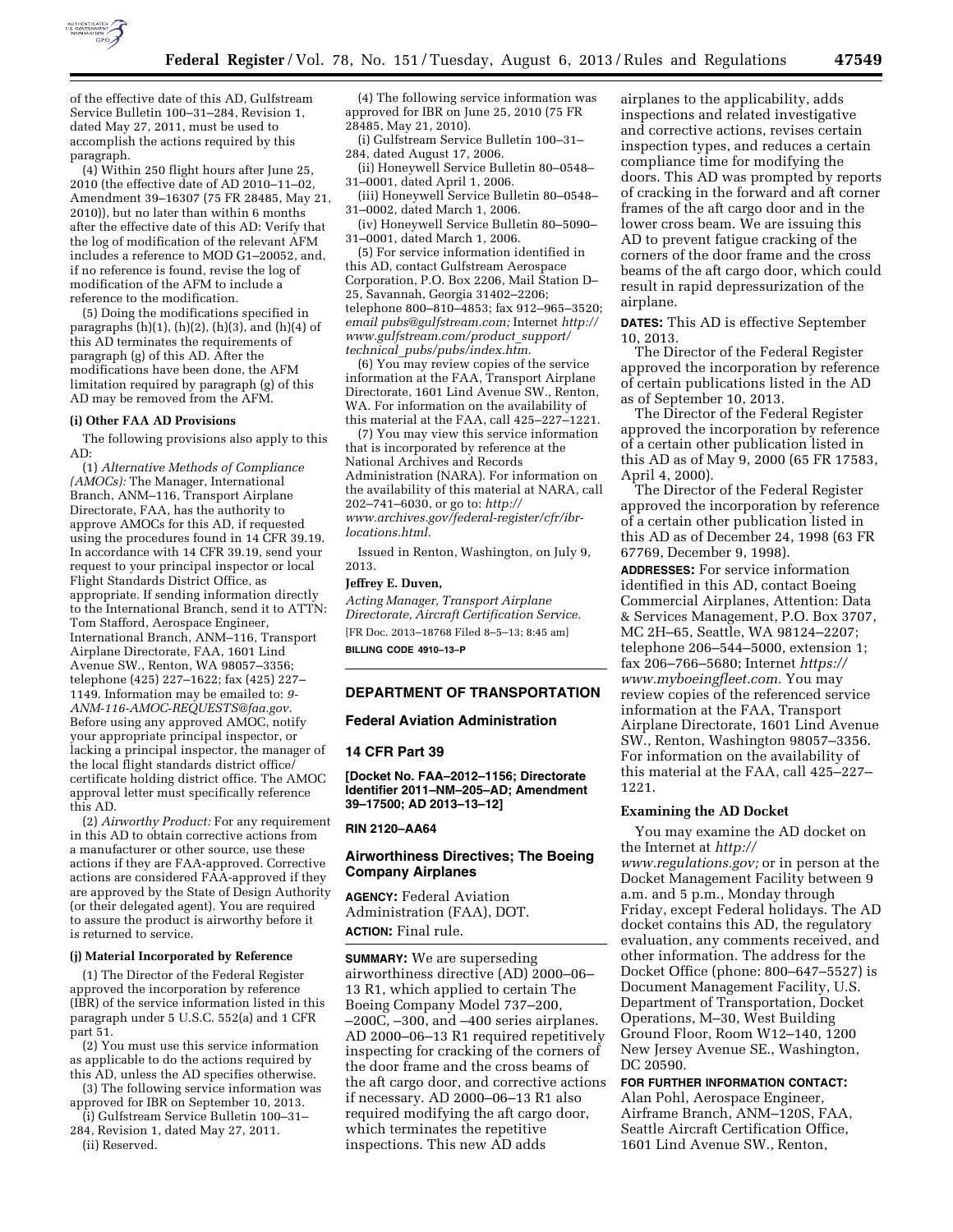Washington 98057–3356; phone: 425– 917–6450; fax: 425–917–6590; email: *[alan.pohl@faa.gov.](mailto:alan.pohl@faa.gov)* 

## **SUPPLEMENTARY INFORMATION:**

### **Discussion**

We issued a notice of proposed rulemaking (NPRM) to amend 14 CFR part 39 to supersede AD 2000–06–13 R1, Amendment 39–12317 (66 FR 36146, July 11, 2001), which revised AD 2000– 06–13, Amendment 39–11654 (65 FR 17583, April 4, 2000). AD 2000–06–13 superseded AD 98–25–06, Amendment 39–10931 (63 FR 67769, December 9, 1998). AD 2000–06–13 R1 applied to the specified products. The NPRM published in the **Federal Register** on December 4, 2012 (77 FR 71723). The NPRM proposed to continue to require repetitively inspecting for cracking of the corners of the door frame and the cross beams of the aft cargo door; doing corrective actions if necessary; and modifying the aft cargo door, which terminates the repetitive inspections. The NPRM also proposed to add airplanes to the applicability, add inspections and related investigative and corrective actions, revise certain inspection types, and reduce a certain compliance time for modifying the doors.

#### **Comments**

We gave the public the opportunity to participate in developing this AD. The following presents the comments received on the proposal (77 FR 71723, December 4, 2012) and the FAA's response to each comment.

### **Request To Revise Compliance Time**

Boeing requested that we revise paragraph (o) of the NPRM (77 FR 71723, December 4, 2012), which specified the compliance time by referring to paragraph 1.E. of Boeing Alert Service Bulletin 737–52A1153, dated July 13, 2011. Boeing requested that we change this compliance time to ''4,500 door flight cycles after the effective date of this AD'' to avoid a potential conflict with other compliance times in the NPRM. Boeing explained a scenario in which an operator could comply with paragraph (o) of the NPRM within the required compliance time, but then be immediately out of compliance with the proposed inspection in paragraphs (p) and (q) of the NPRM.

We partially agree with the request. As written, the compliance time in paragraph (o) of the NPRM (77 FR 71723, December 4, 2012) could result in a compliance conflict with other requirements of this AD for doors subject to Boeing Alert Service Bulletin

737–52A1079, Revision 7, dated December 17, 2010. We disagree, however, with Boeing's requested compliance time, which would be unnecessarily more restrictive on operators. Also, the referenced doors that have accumulated fewer than 27,000 total flight cycles should be provided the same compliance time as doors subject to Boeing Alert Service Bulletin 737–52A1153, dated July 13, 2011. We have therefore revised paragraphs (p) and (q) in this final rule to change the compliance time to a threshold of 27,000 total flight cycles on the door, with a grace period of 4,500 flight cycles. Since paragraph (u)(4) of the NPRM is therefore no longer necessary, we have removed that paragraph from this final rule.

## **Request To Revise Requirement To Determine Door Configuration**

Southwest Airlines (SWA) requested that we revise paragraph (o) of the NPRM (77 FR 71723, December 4, 2012), which specified to ''Inspect the door to determine the configuration, in accordance with the Accomplishment Instructions of Boeing Alert Service Bulletin 737–52A1153, dated July 13, 2011.'' SWA considered that the intent of this proposed requirement could be accomplished by records research instead of a physical inspection. The commenter noted that the Accomplishment Instructions of this service bulletin specify only identifying the part number of the aft cargo door assembly, and does not specify a method of accomplishment.

We agree with the commenter that a records review is acceptable in lieu of accomplishing an inspection to determine the configuration of the door. We have changed paragraph (o) accordingly in this final rule.

# **Request To Refer To Revised Service Information**

All Nippon Airways (ANA) and Boeing requested that we revise the NPRM (77 FR 71723, December 4, 2012) to also refer to Boeing Special Attention Service Bulletin 737–52–1154, Revision 1, dated August 3, 2011, in all locations where Boeing Service Bulletin 737–52– 1154, dated December 17, 2010, is cited. The commenters noted that some locations of the NPRM referred to only the original version, but other paragraphs referred to the original version ''as revised by Boeing Special Attention Service Bulletin 737–52– 1154, Revision 1, dated August 3, 2011.''

We agree with the commenter and have revised paragraphs (r)(2) and (u)(2) in this final rule to also add ''as revised

by Boeing Special Attention Service Bulletin 737–52–1154, Revision 1, dated August 3, 2011,'' after the original service bulletin citation.

### **Request To Clarify Access Procedures**

ANA noted that paragraph (s) of the NPRM (77 FR 71723, December 4, 2012) identified certain Parts in the Accomplishment Instructions of Boeing Alert Service Bulletin 737–52A1153, dated July 13, 2011, for compliance with the proposed requirements. ANA stated that Part 2, which was not identified in paragraph (s) of the NPRM, provides access procedures. ANA questioned whether the AD required specific procedures for access.

We agree, and have added new paragraph (u)(4) in this final rule to clarify that the access and restoration procedures specified in the referenced service information are not required by this AD.

## **Request To Clarify Required Part References for Compliance**

ANA noted that paragraph (t) of the NPRM (77 FR 71723, December 4, 2012) referred to Parts 1, 3, 4, 7, and 8 of the Accomplishment Instructions of Boeing Alert Service Bulletin 737–52A1153, dated July 13, 2011. Table 3 and Table 4 of that service bulletin also refer to Parts 5 and 6 of that service bulletin. ANA questioned whether operators might do Part 5 and Part 6, which describe the preventive modification procedures, if no cracks are found. To avoid the need for requests for alternative methods of compliance (AMOCs) regarding this proposed requirement, ANA requested that we revise paragraph (t) of the NPRM to clarify that compliance is ''in accordance with Parts 1, 2, 3, 4, 5, 6, 7, and 8'' of that service bulletin.

We disagree with the commenter. Paragraph (s) requires actions in accordance with Parts 5 and 6 of the Accomplishment Instructions of Boeing Alert Service Bulletin 737–52A1153, dated July 13, 2011. Paragraph (t) of this AD requires other actions, done in accordance with Parts 1, 3, 4, 7, and 8 of that service bulletin. We find it unnecessary to change this AD regarding this issue.

## **Request To Exclude Certain Supplemental Structural Inspections**

Paragraph (v) of the NPRM (77 FR 71723, December 4, 2012) would provide relief from certain supplemental structural inspections specified in Boeing Alert Service Bulletin 737– 52A1153, dated July 13, 2011, and Boeing Alert Service Bulletin 737– 52A1079, Revision 7, dated December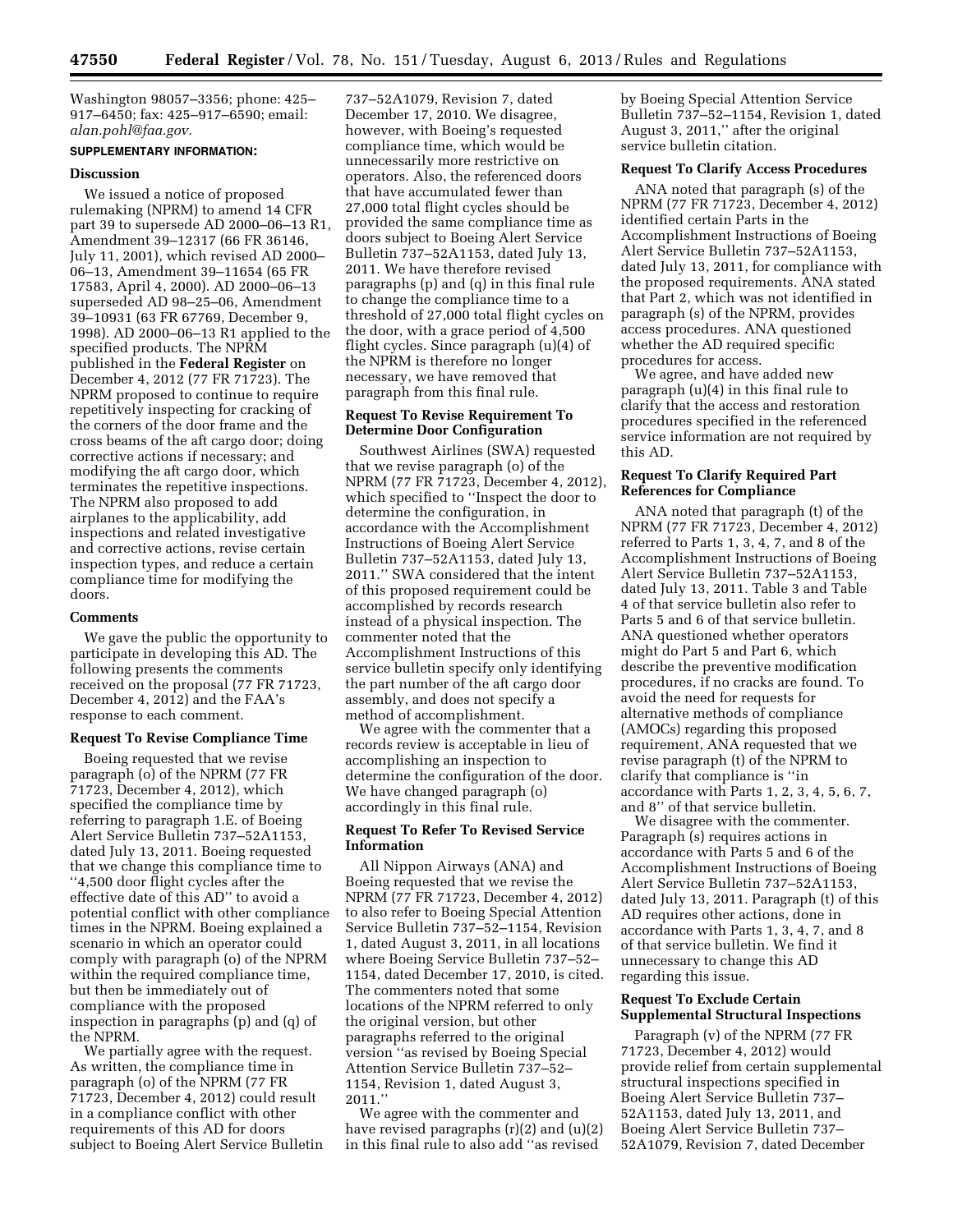17, 2010. Boeing requested that we revise paragraph (v) of the NPRM to also provide relief from the supplemental structural inspections specified in Table 5 of paragraph 1.E., ''Compliance,'' of Boeing Service Bulletin 737–52–1154, dated December 17, 2010. Boeing noted that the NPRM would require inspection of the adjacent cross beam if cracks are found in the lower cross beam, and repair of any cracked adjacent cross beam, in accordance with Boeing Service Bulletin 737–52–1154, dated December 17, 2010, but the damagetolerance inspections associated with that repair are not mentioned.

We agree with the request. We have revised paragraph (v) in this final rule to also include reference to Table 5 of Boeing Service Bulletin 737–52–1154, dated December 17, 2010.

## **Request To Delay Final Rule Pending Revised Service Information**

ANA stated that Boeing was in the process of revising Boeing Service Bulletins 737–52–1153 and 737–52– 1154 based on ANA's validation. ANA requested that we cite the revised

service information, if it is available before the final rule is issued, to reduce additional burden for Boeing and the operators. Boeing reported that Boeing Service Bulletin 737–52–1154 was being revised to add extra material to the repair parts to address issues regarding repair kits found during the validation of the bulletin.

We disagree to delay issuance of the final rule pending issuance of revised service information. Accomplishing the service information specified in this AD addresses the identified unsafe condition. When the revised service bulletins are presented to us for review, however, we might consider approving them as AMOCs for this AD. We have not changed this final rule regarding this issue.

# **Additional Changes Made to This AD**

We have revised paragraph (v) and Note 2 to paragraph (v) of this final rule. We have designated paragraph (v) as paragraph (v)(1) of this final rule, and have reidentified Note 2 to paragraph (v) as paragraph (v)(2) of this final rule.

## **Conclusion**

We reviewed the relevant data, considered the comments received, and determined that air safety and the public interest require adopting this AD with the changes described previously and minor editorial changes. We have determined that these minor changes:

• Are consistent with the intent that was proposed in the NPRM (77 FR 71723, December 4, 2012) for correcting the unsafe condition; and

• Do not add any additional burden upon the public than was already proposed in the NPRM (77 FR 71723, December 4, 2012).

We also determined that these changes will not increase the economic burden on any operator or increase the scope of this AD.

## **Costs of Compliance**

We estimate that this AD affects 581 airplanes of U.S. registry. We estimate the following costs to comply with this AD:

| Action                                                            | Labor cost                                                                 | Parts cost | Cost per product           | Number of air-<br>planes of U.S.<br>registry | Cost on U.S. operators             |
|-------------------------------------------------------------------|----------------------------------------------------------------------------|------------|----------------------------|----------------------------------------------|------------------------------------|
| Detailed inspection (re-<br>tained action).                       | 2 work-hours $\times$ \$85 per<br>hour = $$170$ per in-<br>spection cycle. | \$0        | \$170 per inspection cycle | 494                                          | \$83,890 per inspection<br>cycle.  |
| High frequency eddy cur-<br>rent inspection (retained<br>action). | 4 work-hours $\times$ \$85 per<br>hour = $$340$ per in-<br>spection cycle. | 0          | \$340 per inspection cycle | 494                                          | \$167,960 per inspection<br>cycle. |
| Modification (retained ac-<br>tion).                              | 144 work-hours $\times$ \$85<br>per hour = $$12,240$ .                     | 5,430      | \$17,670                   | 494                                          | \$8,728,980.                       |
| Determination of door<br>configuration (new ac-<br>tion).         | 1 work-hour $\times$ \$85 per<br>hour = $$85.$                             | 0          |                            | 581                                          | \$49,385.                          |
| Inspections (new action)                                          | 6 work-hours $\times$ \$85 per<br>hour = $$510$ per in-<br>spection cycle. | 0          | \$510 per inspection cycle | 581                                          | \$296,310 per inspection<br>cycle. |
| Modification (new action)                                         | 59 work-hours $\times$ \$85 per<br>hour = $$5,015$ .                       | 30.536     |                            |                                              | Unknown.                           |

ESTIMATED COSTS

\* The number of airplanes that require this modification depends on no cracking being found during a certain inspection.

We estimate the following costs to do any necessary related investigative and corrective actions that would be

required based on the results of the inspections. We have no way of

determining the number of aircraft that might need these actions:

# ON-CONDITION COSTS

| Action | Labor cost | Parts cost | Cost per<br>product |
|--------|------------|------------|---------------------|
|        |            | \$30.536   | \$35.551            |

### **Authority for This Rulemaking**

Title 49 of the United States Code specifies the FAA's authority to issue rules on aviation safety. Subtitle I,

Section 106, describes the authority of the FAA Administrator. Subtitle VII, Aviation Programs, describes in more

detail the scope of the Agency's authority.

We are issuing this rulemaking under the authority described in Subtitle VII,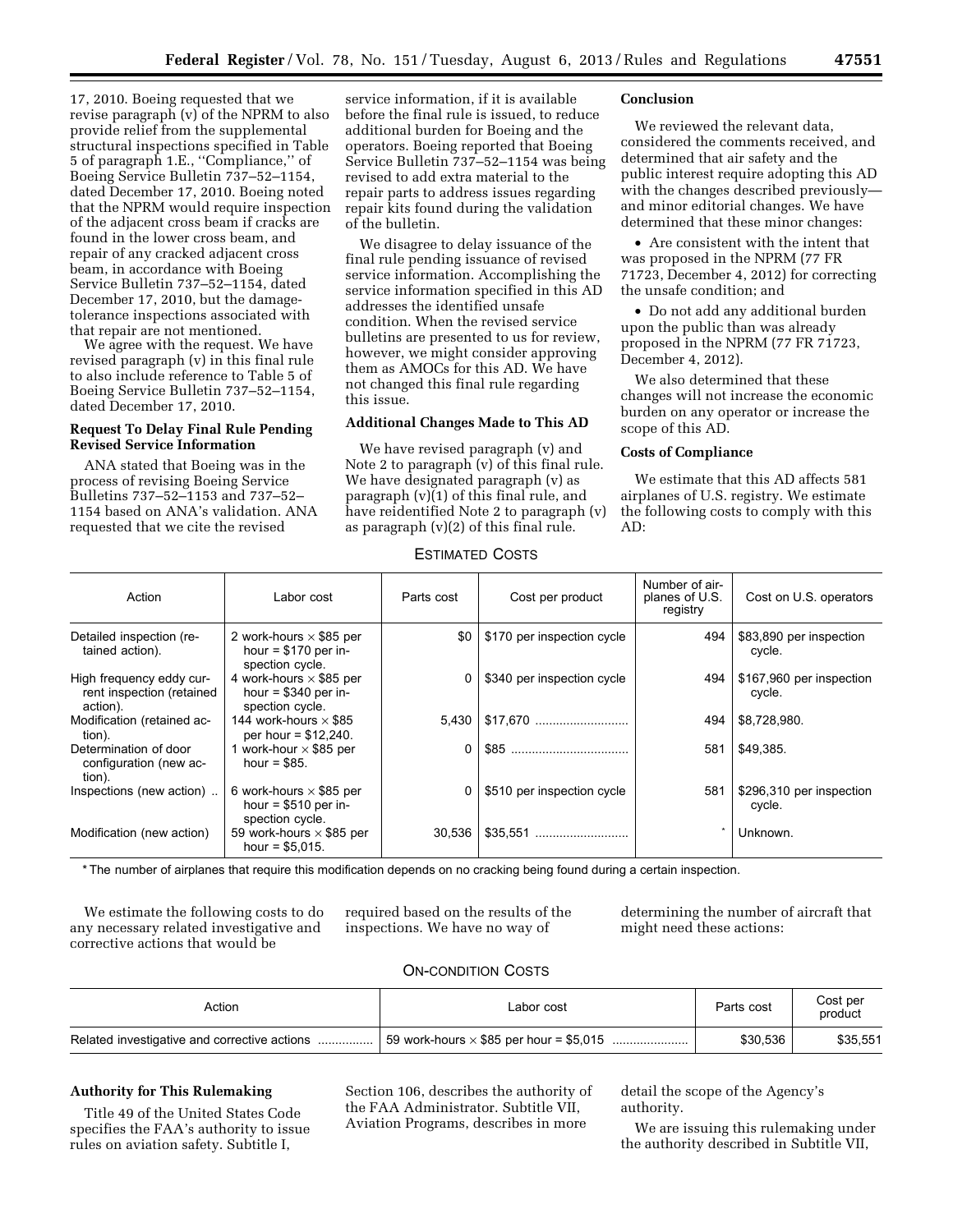Part A, Subpart III, Section 44701, ''General requirements.'' Under that section, Congress charges the FAA with promoting safe flight of civil aircraft in air commerce by prescribing regulations for practices, methods, and procedures the Administrator finds necessary for safety in air commerce. This regulation is within the scope of that authority because it addresses an unsafe condition that is likely to exist or develop on products identified in this rulemaking action.

## **Regulatory Findings**

We have determined that this AD will not have federalism implications under Executive Order 13132. This AD will not have a substantial direct effect on the States, on the relationship between the national government and the States, or on the distribution of power and responsibilities among the various levels of government.

*For the reasons discussed above, I certify that this AD:* 

(1) Is not a ''significant regulatory action'' under Executive Order 12866,

(2) Is not a ''significant rule'' under DOT Regulatory Policies and Procedures (44 FR 11034, February 26, 1979),

(3) Will not affect intrastate aviation in Alaska, and

(4) Will not have a significant economic impact, positive or negative, on a substantial number of small entities under the criteria of the Regulatory Flexibility Act.

#### **List of Subjects in 14 CFR Part 39**

Air transportation, Aircraft, Aviation safety, Incorporation by reference, Safety.

### **Adoption of the Amendment**

Accordingly, under the authority delegated to me by the Administrator, the FAA amends 14 CFR part 39 as follows:

## **PART 39—AIRWORTHINESS DIRECTIVES**

■ 1. The authority citation for part 39 continues to read as follows:

**Authority:** 49 U.S.C. 106(g), 40113, 44701.

## **§ 39.13 [Amended]**

■ 2. The FAA amends § 39.13 by removing airworthiness directive (AD) 2000–06–13 R1, Amendment 39–12317 (66 FR 36146, July 11, 2001), and adding the following new AD:

**2013–13–12 The Boeing Company:**  Amendment 39–17500 ; Docket No. FAA–2012–1156; Directorate Identifier 2011–NM–205–AD.

## **(a) Effective Date**

This AD is effective September 10, 2013.

### **(b) Affected ADs**

This AD supersedes AD 2000–06–13 R1, Amendment 39–12317 (66 FR 36146, July 11, 2001).

#### **(c) Applicability**

This AD applies to all The Boeing Company Model 737–200, –200C, –300, –400, and –500 series airplanes, certificated in any category.

### **(d) Subject**

Joint Aircraft System Component (JASC)/ Air Transport Association (ATA) of America Code 52, Doors.

#### **(e) Unsafe Condition**

This AD was prompted by reports of cracking in the forward and aft corner frame of the aft cargo door and in the lower cross beam. We are issuing this AD to prevent fatigue cracking of the corners of the door frame and the cross beams of the aft cargo door, which could result in rapid depressurization of the airplane.

#### **(f) Compliance**

Comply with this AD within the compliance times specified, unless already done.

#### **(g) Affected Airplanes for Retained Paragraphs**

Paragraphs (h), (i), (j), (k), and (l) of this AD are restated from AD 2000–06–13 R1, Amendment 39–12317 (66 FR 36146, July 11, 2001). These paragraphs apply to Model 737– 200 and –200C series airplanes, line numbers 6 through 873 inclusive; and Model 737–200, –200C, –300, and –400 series airplanes, line numbers 874 through 1642 inclusive; equipped with an aft cargo door having Boeing part number (P/N) 65–47952–1 or P/ N 65–47952–524, excluding airplanes identified in paragraphs (g)(1) and (g)(2) of this AD.

(1) Those airplanes on which that door has been modified as specified in Boeing Service Bulletin 737–52–1079. Or,

(2) Those airplanes on which the door assembly having P/N 65–47952–524 includes four straps (P/Ns 65–47952–139, 65–47952– 140, 65–47952–141, and 65–47952–142) and a thicker lower cross beam web (P/N 65– 47952–157).

### **(h) Retained Inspections and Corrective Actions**

This paragraph restates the actions required by paragraph (a) of AD 2000–06–13 R1, Amendment 39–12317 (66 FR 36146, July 11, 2001), with revised service information. For airplanes identified in paragraph (g) of this AD: Within 90 days or 700 flight cycles after December 24, 1998 (the effective date of AD 98–25–06, Amendment 39–10931 (63 FR 67769, December 9, 1998)), whichever occurs later, perform an internal detailed visual inspection to detect cracking of the corners of the door frame and the cross beams of the aft cargo door, in accordance with Boeing Service Bulletin 737–52–1079, Revision 5, dated May 16, 1996; Boeing Alert Service Bulletin 737–52A1079, Revision 6, dated November 18, 1999; or Boeing Alert Service Bulletin 737–52A1079, Revision 7, dated December 17, 2010. Accomplishment of the

modification required by paragraph (l) of this AD constitutes terminating action for the repetitive inspection requirements of this paragraph. Doing the inspections required by paragraph (p) or (s) of this AD terminates the inspections required by this paragraph.

(1) If no cracking is detected, accomplish the requirements of either paragraph (h)(1)(i) or (h)(1)(ii) of this AD.

(i) Repeat the internal visual inspection thereafter at intervals not to exceed 4,500 flight cycles. Or

(ii) Prior to further flight, modify the corners of the door frame and the cross beams of the aft cargo door, in accordance with Boeing Service Bulletin 737–52–1079, Revision 5, dated May 16, 1996; Boeing Alert Service Bulletin 737–52A1079, Revision 6, dated November 18, 1999; or Boeing Alert Service Bulletin 737–52A1079, Revision 7, dated December 17, 2010. Accomplishment of such modification constitutes terminating action for the repetitive inspection requirements of paragraph (h)(1)(i) of this AD.

(2) If any cracking is detected in the upper or lower cross beams, prior to further flight, modify the cracked beam, in accordance with Part I of the Accomplishment Instructions of Boeing Service Bulletin 737–52–1079, Revision 5, dated May 16, 1996; Part I of the Accomplishment Instructions of Boeing Alert Service Bulletin 737–52A1079, Revision 6, dated November 18, 1999; or Part II of the Accomplishment Instructions of Boeing Alert Service Bulletin 737–52A1079, Revision 7, dated December 17, 2010. Accomplishment of such modification constitutes terminating action for the repetitive inspection requirements of paragraph (h)(1)(i) of this AD for the modified beam.

(3) If any cracking is detected in the forward or aft upper door frame, prior to further flight, repair the frame and modify the corners of the door frame of the aft cargo door, in accordance with Part I of the Accomplishment Instructions of Boeing Service Bulletin 737–52–1079, Revision 5, dated May 16, 1996; Part I of the Accomplishment Instructions of Boeing Alert Service Bulletin 737–52A1079, Revision 6, dated November 18, 1999; or Part II of the Accomplishment Instructions of Boeing Alert Service Bulletin 737–52A1079, Revision 7, dated December 17, 2010; except as provided by paragraph (i) of this AD. Accomplishment of such modification constitutes terminating action for the repetitive inspection requirements of paragraph (h)(1)(i) of this AD for the upper door frame.

(4) If any cracking is detected in the forward or aft lower door frame, prior to further flight, replace the damaged frame with a new frame, and modify the corners of the door frame of the aft cargo door, in accordance with Part I of the Accomplishment Instructions of Boeing Service Bulletin 737–52–1079, Revision 5, dated May 16, 1996; Part I of the Accomplishment Instructions of Boeing Alert Service Bulletin 737–52A1079, Revision 6, dated November 18, 1999; or Part II of the Accomplishment Instructions of Boeing Alert Service Bulletin 737–52A1079, Revision 7, dated December 17, 2010. Accomplishment of such modification constitutes terminating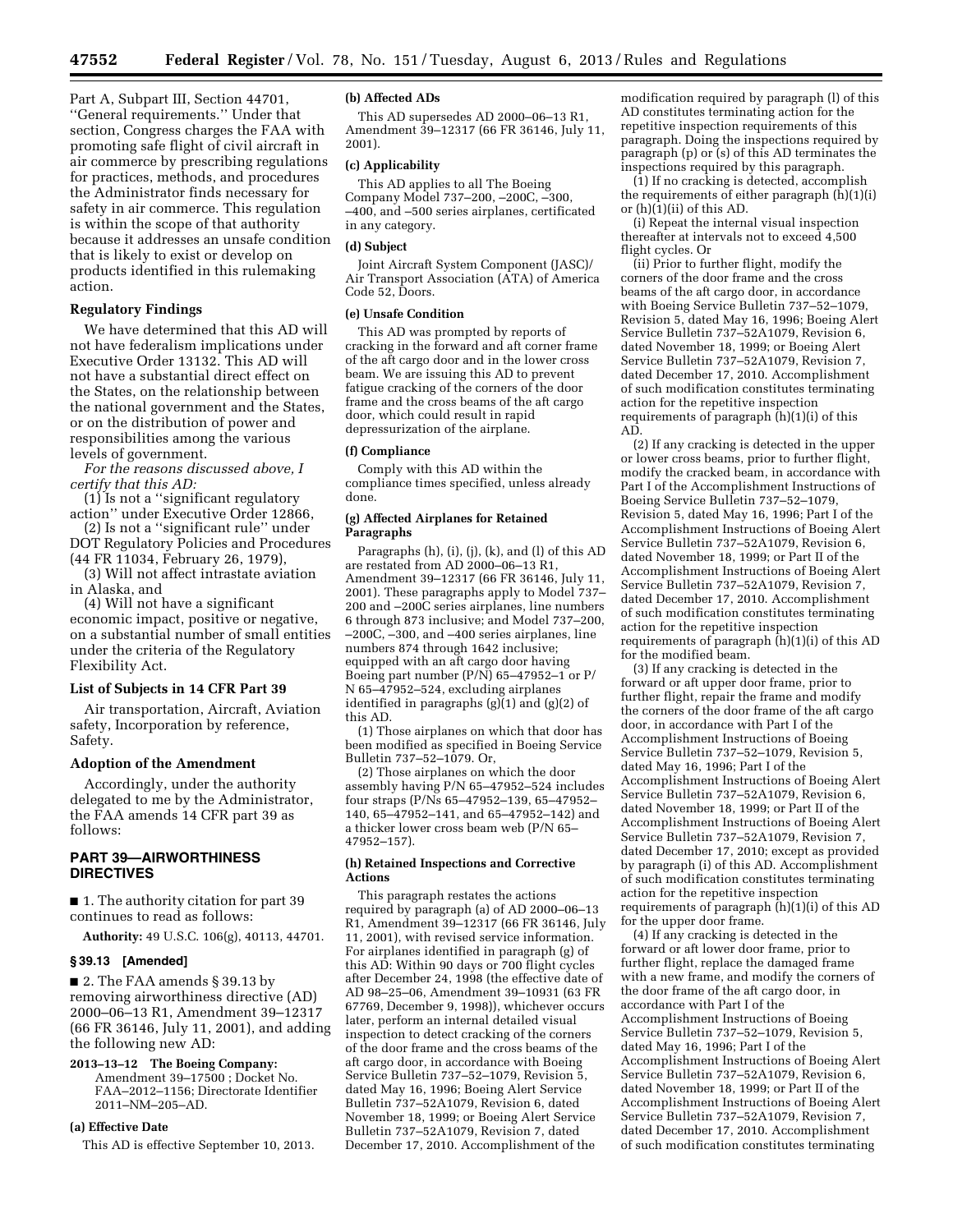action for the repetitive inspection requirements of paragraph (h)(1)(i) of this AD for the lower door frame.

#### **(i) Retained Exception for Certain Actions Specified in Paragraphs (h) and (l) of This AD**

This paragraph restates the requirement of paragraph (b) of AD 2000–06–13 R1, Amendment 39–12317 (66 FR 36146, July 11, 2001). For actions required by paragraphs (h) and (l) of this AD: Where Boeing Service Bulletin 737–52–1079, Revision 5, dated May 16, 1996; Boeing Alert Service Bulletin 737– 52A1079, Revision 6, dated November 18, 1999; or Boeing Alert Service Bulletin 737– 52A1079, Revision 7, dated December 17, 2010; specifies that certain repairs are to be accomplished in accordance with instructions received from Boeing, this AD requires that, prior to further flight, such repairs be accomplished in accordance with a method approved by the Manager, Seattle Aircraft Certification Office (ACO), FAA; or using a method approved in accordance with the procedures specified in paragraph (x) of this AD.

### **(j) Retained Corrective Actions for Certain Cracking Found During Inspection Required by Paragraph (h) of This AD**

This paragraph restates the corrective action required by paragraph (c) of AD 2000– 06–13 R1, Amendment 39–12317 (66 FR 36146, July 11, 2001), with revised service information. If any cracking of the outer chord of the upper or lower cross beams of the aft cargo door is detected during any inspection required by paragraph (h) of this AD, prior to further flight, accomplish the repair specified in paragraph  $(j)(1)$ ,  $(j)(2)$ ,  $(j)(3)$ , or  $(j)(4)$  of this AD. For a repair method to be approved, as required by paragraphs  $(j)(1), (j)(3),$  and  $(j)(4)$  of this  $\overline{AD}$ , the approval letter must specifically reference this AD.

(1) Repair in accordance with a method approved by the Manager, Seattle ACO.

(2) Repair in accordance with Boeing Alert Service Bulletin 737–52A1079, Revision 6, dated November 18, 1999; or Boeing Alert Service Bulletin 737–52A1079, Revision 7, dated December 17, 2010.

(3) Repair in accordance with data meeting the type certification basis of the airplane approved by a Boeing Company Designated Engineering Representative who has been authorized by the FAA to make such findings.

(4) Repair in accordance with a method approved by the Boeing Commercial Airplanes Organization Designation Authorization (ODA) whom we have authorized to make those findings.

### **(k) Retained Inspections and Corrective Actions for Airplanes Identified in Paragraph (g) of This AD**

This paragraph restates the actions required by paragraph (d) of AD 2000–06–13 R1, Amendment 39–12317 (66 FR 36146, July 11, 2001), with revised service information. For airplanes identified in paragraph (g) of this AD: Within 4,500 flight cycles or 1 year after May 9, 2000 (the effective date of AD 2000–06–13, Amendment 39–11654 (65 FR 17583, April 4, 2000), whichever occurs later, perform a high frequency eddy current

inspection (HFEC) to detect cracking of the four corners of the door frame of the aft cargo door, using a method approved in accordance with the procedures specified in paragraph (x) of this AD, or in accordance with Boeing Alert Service Bulletin 737–52A1079, Revision 6, dated November 18, 1999; or Boeing Alert Service Bulletin 737–52A1079, Revision 7, dated December 17, 2010. Accomplishment of the modification required by paragraph (l) of this AD constitutes terminating action for the repetitive inspection requirements of this paragraph. Doing the inspections required by paragraph (p) or (s) of this AD terminates the inspections required by this paragraph.

**Note 1 to paragraph (k) of this AD:**  Additional guidance for the inspection can be found in Boeing 737 Nondestructive Test Manual, Part 6, Chapter 51–00–00 (Figure 4 or Figure 23).

(1) If no cracking of the corners of the door frame of the aft cargo door is detected, repeat the HFEC inspections thereafter at intervals not to exceed 4,500 flight cycles until accomplishment of the modification specified in paragraph (l) of this AD.

(2) If any cracking of the corners of the door frame of the aft cargo door is detected, prior to further flight, replace the damaged frame with a new frame, and modify the four corners of the door frame, in accordance with Part II and Part III of the Accomplishment Instructions of Boeing Service Bulletin 737– 52–1079, Revision 5, dated May 16, 1996; Part II and Part III of the Accomplishment Instructions of Boeing Alert Service Bulletin 737–52A1079, Revision 6, dated November 18, 1999; or Part III and Part IV of the Accomplishment Instructions of Boeing Alert Service Bulletin 737–52A1079, Revision 7, dated December 17, 2010. Accomplishment of such modification constitutes terminating action for the repetitive inspection requirements of paragraph  $(k)(1)$  of this AD for that door frame.

#### **(l) Retained Terminating Action for Inspections Specified in Paragraphs (h) and (k) of This AD**

This paragraph restates the action required by paragraph (e) of AD 2000–06–13 R1, Amendment 39–12317 (66 FR 36146, July 11, 2001), with revised service information. For airplanes identified in paragraph (g) of this AD: Within 4 years or 12,000 flight cycles after August 15, 2001 (the effective date of AD 2000–06–13 R1), whichever occurs later, modify the four corners of the door frame and the cross beams of the aft cargo door, in accordance with Part II of the Accomplishment Instructions of Boeing Service Bulletin 737–52–1079, Revision 5, dated May 16, 1996; Part II of the Accomplishment Instructions of Boeing Alert Service Bulletin 737–52A1079, Revision 6, dated November 18, 1999; or Part III of the Accomplishment Instructions of Boeing Alert Service Bulletin 737–52A1079, Revision 7, dated December 17, 2010. Accomplishment of that modification constitutes terminating action for the repetitive inspection requirements of paragraphs (h) and (k) of this AD.

### **(m) Retained Method of Compliance**

This paragraph restates the method of compliance of Note 3 of AD 2000–06–13 R1, Amendment 39–12317 (66 FR 36146, July 11, 2001). Accomplishment of the modification required by paragraph (a) of AD 90–06–02, Amendment 39–6489 (55 FR 8372, March 7, 1990), is considered acceptable for compliance with the requirements of paragraph (l) of this AD.

#### **(n) Retained Credit for Previous Actions**

This paragraph restates the credit given for service information specified in Note 4 of AD 2000–06–13 R1, Amendment 39–12317 (66 FR 36146, July 11, 2001). This paragraph provides credit for the modification of the corners of the door frame and the cross beams of the aft cargo door required by paragraph (l) of this AD, if the modification was accomplished prior to August 15, 2001 (the effective date of AD 2000–06–13 R1), using Boeing Service Bulletin 737–52–1079, dated December 16, 1983; Revision 1, dated December 15, 1988; Revision 2, dated July 20, 1989; Revision 3, dated May 17, 1990; or Revision 4, dated February 21, 1991.

#### **(o) New Requirement for Determining Door Configuration**

At the applicable time specified in Table 1 of paragraph 1.E., ''Compliance,'' of Boeing Alert Service Bulletin 737–52A1153, dated July 13, 2011, except as provided by paragraph (u)(1) of this AD: Inspect to determine the configuration of the aft cargo door, in accordance with the Accomplishment Instructions of Boeing Alert Service Bulletin 737–52A1153, dated July 13, 2011. A review of airplane maintenance records is acceptable in lieu of this inspection if the configuration of the cargo door can be conclusively determined from that review.

### **(p) New Requirements for Certain Doors Subject to Boeing Alert Service Bulletin 737– 52A1079, Revision 7, Dated December 17, 2010**

If, during the inspection required by paragraph (o) of this AD, any door is determined to be from any airplane having line numbers 6 through 873 inclusive, and neither the modification nor the repair specified in any service bulletin identified in paragraphs (p)(1) through (p)(7) of this AD has been done as of the effective date of this AD: Do a one-time HFEC and a one-time ultrasonic inspection for cracking of the upper and lower corner frames and the upper and lower cross beams, and do all applicable related investigative and corrective actions, in accordance with Parts II, III, IV, and VI of the Accomplishment Instructions of Boeing Alert Service Bulletin 737–52A1079, Revision 7, dated December 17, 2010; and, as applicable, the Accomplishment Instructions of Boeing Special Attention Service Bulletin 737–52–1154, dated December 17, 2010, as revised by Boeing Special Attention Service Bulletin 737–52–1154, Revision 1, dated August 3, 2011; except as provided by paragraphs (u)(2) and (u)(3) of this AD. Do the inspections before the accumulation of 27,000 total flight cycles on the door, or within 4,500 door flight cycles after the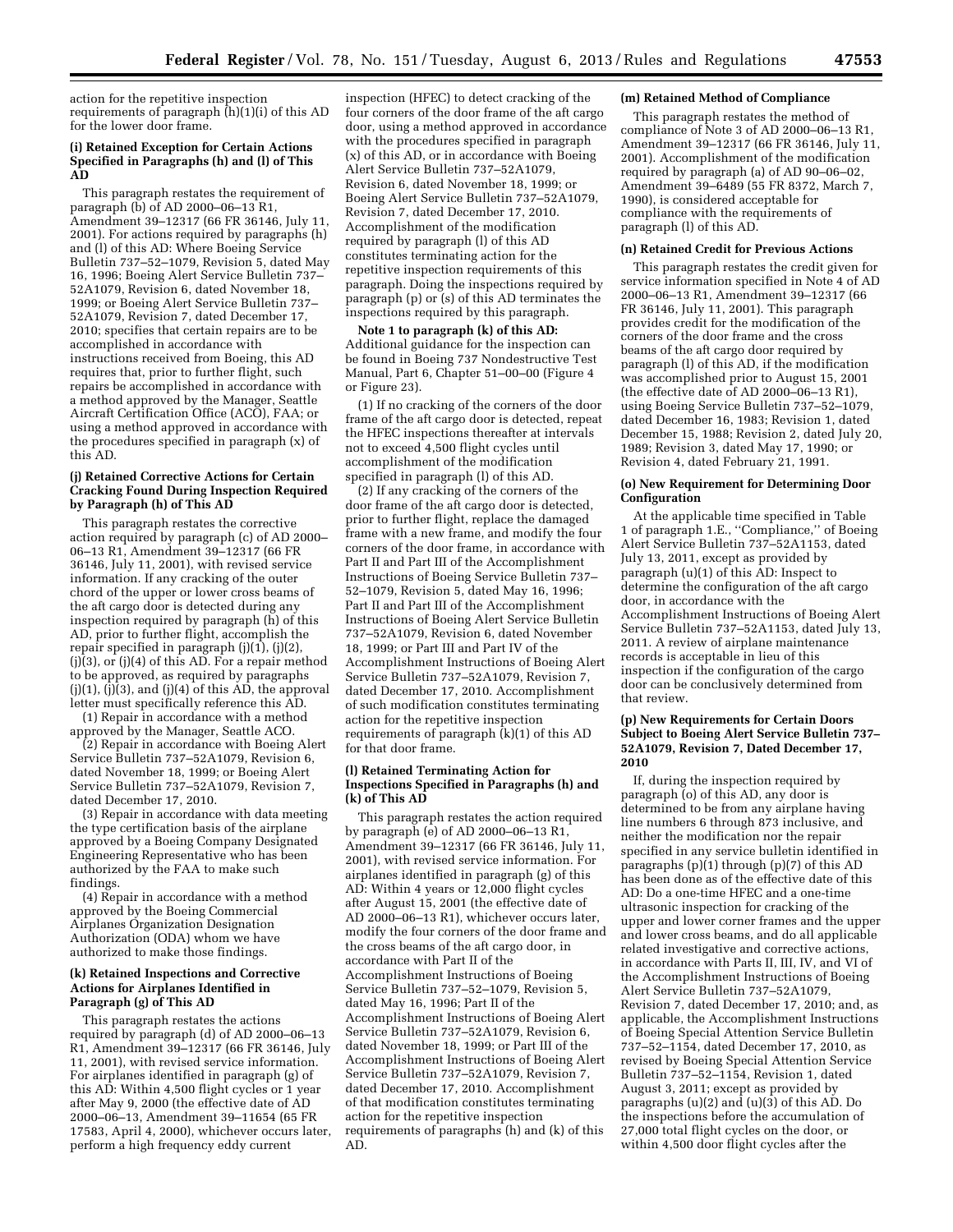effective date of this AD, whichever occurs later (for airplanes on which the door flight cycles are known); or within 4,500 flight cycles after the effective date of this AD (for airplanes on which door flight cycles are not known). Do all applicable related investigative and corrective actions before further flight. If no cracking is found during the initial inspections, before further flight, do the modification in accordance with Part III of the Accomplishment Instructions of Boeing Alert Service Bulletin 737–52A1079, Revision 7, dated December 17, 2010. Doing the inspection specified in this paragraph terminates the inspections required by paragraphs (h) and (k) of this AD.

(1) Boeing Service Bulletin 737–52–1079, dated December 16, 1983.

(2) Boeing Service Bulletin 737–52–1079, Revision 1, dated December 15, 1988.

(3) Boeing Service Bulletin 737–52–1079, Revision 2, dated July 20, 1989.

(4) Boeing Service Bulletin 737–52–1079, Revision 3, dated May 17, 1990.

(5) Boeing Service Bulletin 737–52–1079, Revision 4, dated February 21, 1991.

(6) Boeing Service Bulletin 737–52–1079, Revision 5, dated May 16, 1996.

(7) Boeing Service Bulletin 737–52A1079, Revision 6, dated November 18, 1999.

### **(q) Requirements for All Doors Subject to Boeing Alert Service Bulletin 737–52A1079, Revision 7, Dated December 17, 2010**

If, during the inspection required by paragraph (o) of this AD, any door is determined to be from any airplane having line numbers 6 through 873 inclusive: Before the accumulation of 27,000 total flight cycles on the door, or within 4,500 door flight cycles after the effective date of this AD, whichever occurs later, (for airplanes on which the door flight cycles are known); or within 4,500 flight cycles after the effective date of this AD (for airplanes on which door flight cycles are not known); inspect the lower corner frames to determine if the door has reinforcement angles, P/N 65C25180–9, –43, –10, –11, or –12, that were installed as specified in any service bulletin identified in paragraphs  $(q)(1)$  through  $(q)(5)$  of this AD. If any affected reinforcement angle is found, do a one-time general visual inspection for edge margin and do a detailed inspection for cracks; in accordance with Part V of the Accomplishment Instructions of Boeing Alert Service Bulletin 737–52A1079, Revision 7, dated December 17, 2010.

(1) Boeing Service Bulletin 737–52–1079, dated December 16, 1983.

(2) Boeing Service Bulletin 737–52–1079, Revision 1, dated December 15, 1988.

(3) Boeing Service Bulletin 737–52–1079, Revision 2, dated July 20, 1989.

(4) Boeing Service Bulletin 737–52–1079, Revision 3, dated May 17, 1990.

(5) Boeing Service Bulletin 737–52–1079, Revision 4, dated February 21, 1991.

## **(r) Corrective Actions for Inspections Specified in Paragraph (q) of This AD**

If, during any inspection required by paragraph (q) of this AD, any crack is found, or if any edge margin does not meet the specification identified in Part V of the Accomplishment Instructions of Boeing Alert Service Bulletin 737–52A1079, Revision 7, dated December 17, 2010, before further flight, do the actions specified in paragraphs  $(r)(1)$ ,  $(r)(2)$ , and  $(r)(3)$  of this AD.

(1) Replace the corner reinforcement angle, in accordance with Part III of the Accomplishment Instructions of Boeing Alert Service Bulletin 737–52A1079, Revision 7, dated December 17, 2010.

(2) Do a one-time detailed inspection or HFEC inspection for cracking at the forward and aft ends of cross beam D, in accordance with Part 1 of the Accomplishment Instructions of Boeing Special Attention Service Bulletin 737–52–1154, dated December 17, 2010; or Boeing Special Attention Service Bulletin 737–52–1154, dated December 17, 2010, as revised by Boeing Special Attention Service Bulletin 737–52–1154, Revision 1, dated August 3, 2011. If any cracking is found, before further flight, do all applicable repairs in accordance with the Accomplishment Instructions of Boeing Special Attention Service Bulletin 737–52–1154, dated December 17, 2010; or Boeing Special Attention Service Bulletin 737–52–1154, dated December 17, 2010, as revised by Boeing Special Attention Service Bulletin 737–52–1154, Revision 1, dated August 3, 2011, except as provided by paragraph (u)(2) of this AD.

(3) Do a one-time detailed inspection or ultrasonic inspection for cracking on the frames, in accordance with Part 2 (detailed inspection) or Part 8 (ultrasonic inspection) of the Accomplishment Instructions of Boeing Special Attention Service Bulletin 737–52–1154, dated December 17, 2010, as revised by Boeing Special Attention Service Bulletin 737–52–1154, Revision 1, dated August 3, 2011. If any cracking is found, before further flight, replace the frame in accordance with the Accomplishment Instructions of Boeing Alert Service Bulletin 737–52A1079, Revision 7, dated December 17, 2010.

#### **(s) Requirements for Doors Subject to Boeing Alert Service Bulletin 737–52A1153, Dated July 13, 2011**

If, during the action required by paragraph (o) of this AD, a door is determined to be from an airplane having line numbers 874 and subsequent: At the applicable time specified in Tables 1 and  $2$  of paragraph 1.E., ''Compliance,'' of Boeing Alert Service Bulletin 737–52A1153, dated July 13, 2011, except as provided by paragraph (u)(1) of this AD, do high frequency and detailed inspections for cracks in the forward and aft ends of cross beam E, and do all applicable related investigative and corrective actions, in accordance with Parts 1, 3, 4, 5, and 6 of the Accomplishment Instructions of Boeing Alert Service Bulletin 737–52A1153, dated July 13, 2011; and, as applicable, the Accomplishment Instructions of Boeing Special Attention Service Bulletin 737–52– 1154, dated December 17, 2010, as revised by Boeing Special Attention Service Bulletin  $737 - 52 - 1154$ , Revision 1, dated August 3, 2011; except as provided by paragraph (u)(2) of this AD. Do all applicable related investigative and corrective actions at the applicable time specified in Tables 1 and 2 of paragraph 1.E., ''Compliance,'' of Boeing

Alert Service Bulletin 737–52A1153, dated July 13, 2011, except as provided by paragraph (u)(1) of this AD. If no cracking is found during the inspections specified in Boeing Alert Service Bulletin 737–52A1153, dated July 13, 2011, at the applicable time specified in Tables 1 and 2 of paragraph 1.E., ''Compliance,'' of Boeing Alert Service Bulletin 737–52A1153, dated July 13, 2011, except as provided by paragraph (u)(1) of this AD, do the modification in accordance with Parts 5 and 6, as applicable, of the Accomplishment Instructions of Boeing Alert Service Bulletin 737–52A1153, dated July 13, 2011. Repeat the inspections thereafter at the times specified in Tables 1 and 2 of paragraph 1.E., ''Compliance,'' of Boeing Alert Service Bulletin 737–52A1153, dated July 13, 2011, until the preventative modification or repair is done to both ends of cross beam E in accordance with the Accomplishment Instructions of Boeing Alert Service Bulletin 737–52A1153, dated July 13, 2011. Doing the inspection specified in this paragraph terminates the inspections required by paragraphs (h) and (k) of this AD.

### **(t) One Time Inspections for Doors Subject to Boeing Alert Service Bulletin 737– 52A1153, Dated July 13, 2011**

If, during the actions required by paragraph (o) of this AD, a door is determined to be from an airplane having line numbers 874 and subsequent: At the applicable time specified in Tables 3 and 4 of paragraph 1.E., ''Compliance,'' of Boeing Alert Service Bulletin 737–52A1153, dated July 13, 2011, except as provided by paragraph (u)(1) of this AD, do a one-time ultrasonic inspection of the frame and a detailed inspection of the reinforcing angle for cracks of the forward and aft ends of cross beam E, and do all applicable related investigative and corrective actions, in accordance with Parts 1, 3, 4, 7, and 8 of the Accomplishment Instructions of Boeing Alert Service Bulletin 737–52A1153, dated July 13, 2011; and, as applicable; the Accomplishment Instructions of Boeing Special Attention Service Bulletin 737–52–1154, dated December 17, 2010, as revised by Boeing Special Attention Service Bulletin 737–52–1154, Revision 1, dated August 3, 2011; except as provided by paragraph (u)(2) of this AD. Do all applicable related investigative and corrective actions before further flight.

#### **(u) Service Information Exceptions**

The following exceptions apply to this AD. (1) Where paragraph 1.E., ''Compliance,'' of Boeing Alert Service Bulletin 737–52A1153, dated July 13, 2011, specifies a compliance time ''after the original issue date of this service bulletin,'' this AD requires compliance within the specified compliance time after the effective date of this AD.

(2) Where Boeing Special Attention Service Bulletin 737–52–1154, dated December 17, 2010; and Boeing Special Attention Service Bulletin 737–52–1154, dated December 17, 2010, as revised by Boeing Special Attention Service Bulletin 737–52–1154, Revision 1, dated August 3, 2011, specify to contact Boeing for repair, before further flight, repair using a method approved in accordance with the procedures specified in paragraph (x) of this AD.